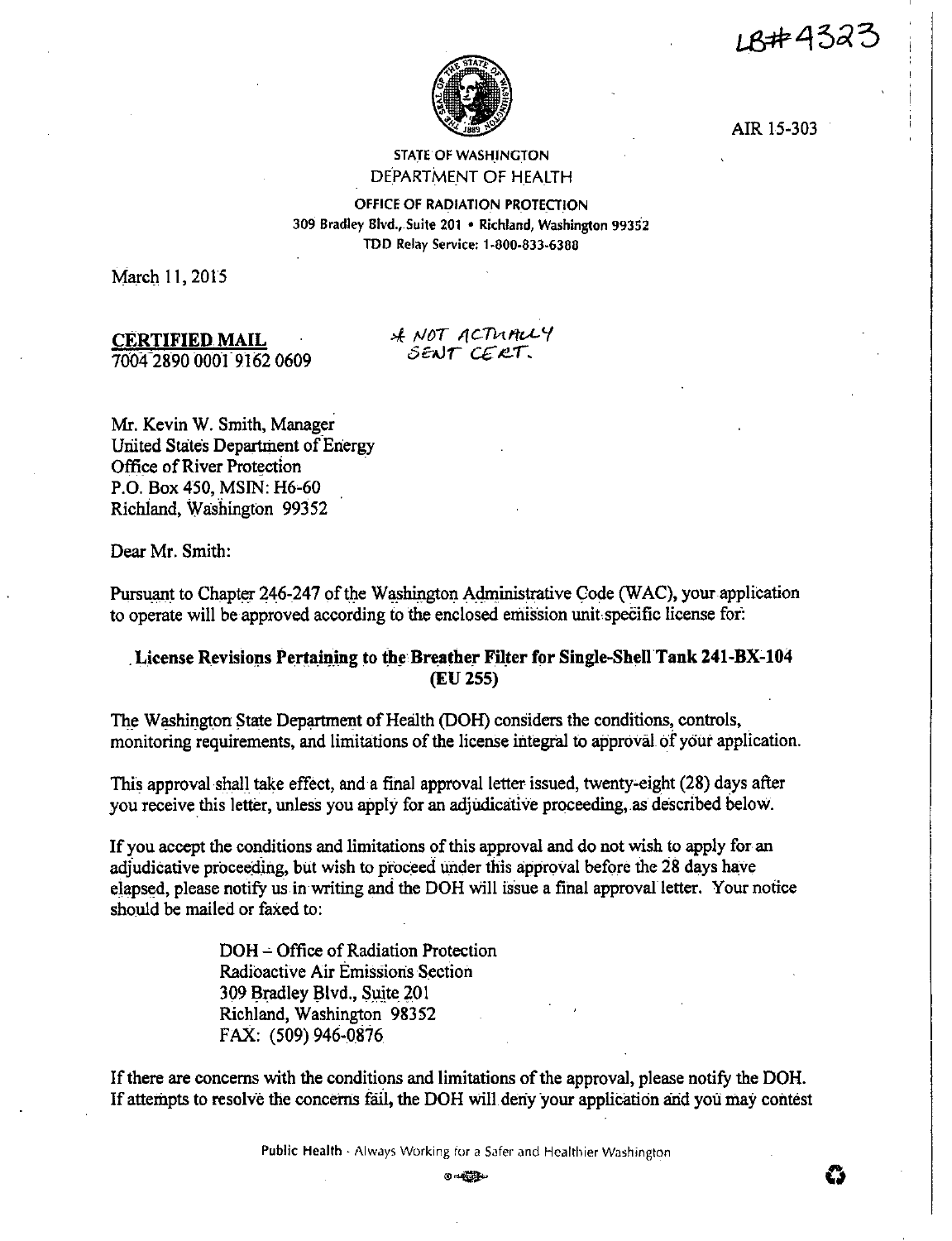Mr. Kevin W. Smith March 11, 2015 Page 2 of 2

the conditions and limitations of this approval, within 28 days of receipt, by filing the enclosed Request for Adjudicative Proceeding or a document providing substantially the same information with the DOH, Adjudicative Service Unit (ASU), in a manner that shows proof of service on the ASU. The ASU's address is:

> DOH - Adjudicative Service Unit 310 Israel Road SE P.O. Box 47879 Olympia, Washington 98504-7879

You must include a copy of this approval with your application. FILING SHALL NOT BE DEEMED COMPLETE UNTIL THE ADJUDICATIVE SERVICE UNIT ACTUALLY RECEIVES YOUR APPLICATION.

If you have any questions regarding this draft approval, please contact Mr. Randy Utley at (509) 946-0534, .

Sincerely

P. John Martell, Manager Radioactive Air Emissions Section

Enclosures: 1. Emission Unit Specific Information for 241-BX-104 (EU 255)

2. Request for Adjudicative Proceedings

cc: Ruth Allen, WRPS Matthew Barnett, PNNL Lucinda Borneman, WRPS Lee Bostic, BNI Dennis Bowser, USDOE-ORP Cliff Clark, USDOE-RL Jack Donnelly, WRPS Rick Engelmann, CHPRC Dennis Faulk, EPA Gary Fritz. MSA Phil Gent, Ecology Robert Haggard, BNI Dale Jackson, USDOE-RL Jessica Jomer, WRPS Reed Kaldor, MSA Paul Karschnia, CHPRC Ed MacAlister, USDOE-RL

. Valarie Peery, Ecology Maria Skorska, Ecology Bryan Trimberger, USDOE-ORP . Randy Utley, WDOH Jeff Voogd, WRPS Joan Woolard, MSA Davis Zhen, EPA Environmental Portal RAES Tracking: Line 15-2; EU 255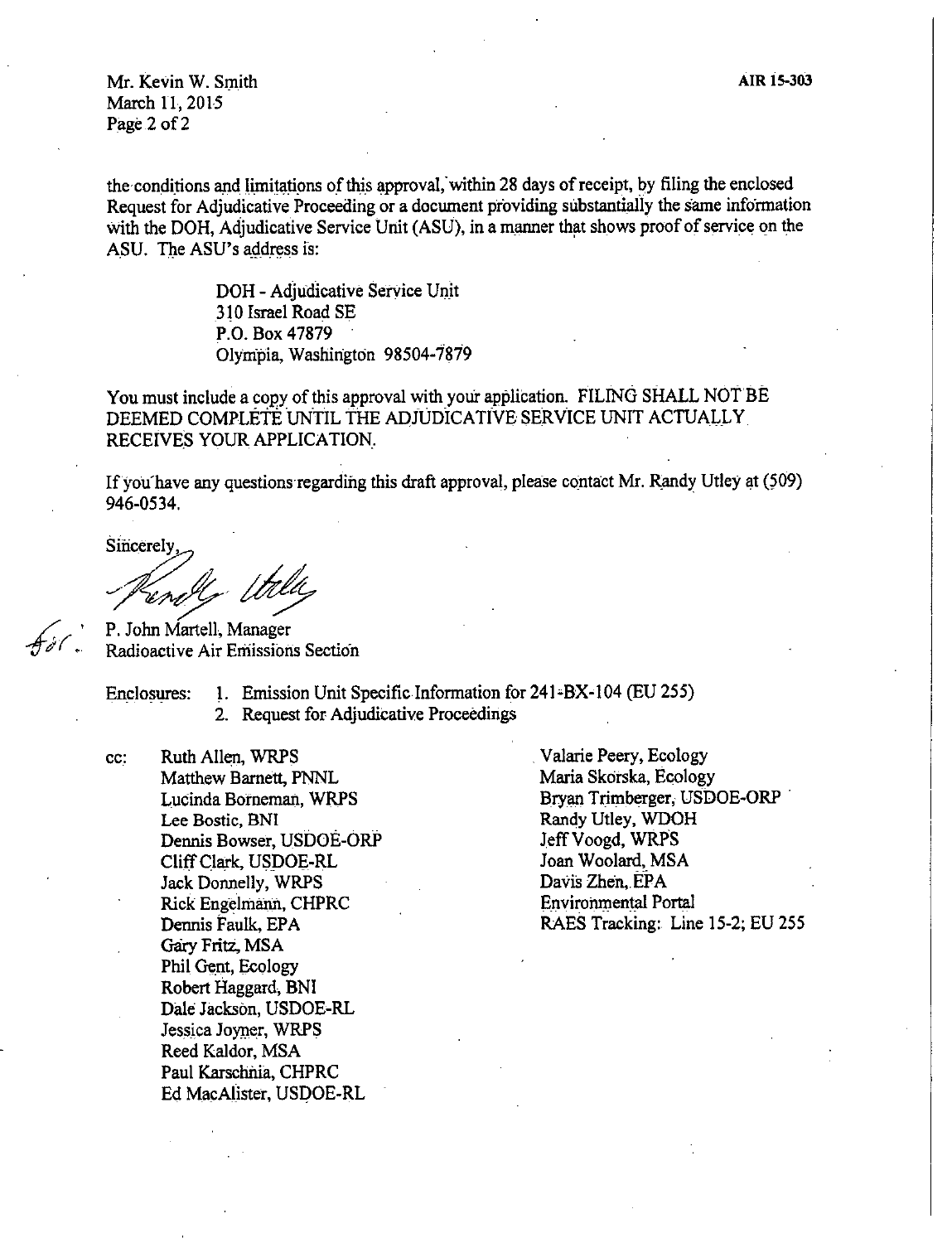**Emission Unit** ID: 255

# **200E P-241BX104-00I**

#### **241-BX-104**

This is a MINOR, PASSIVELY ventilated emission unit.

#### 241-BXTANK FARM

# **Emission Unit Information**

Stack Height:  $15.00 \text{ ft}$ . 4.57 m. Stack Diameter 0.33 ft.

0.10 m.

Average Stack Effluent Temperature: 55 degrees Fahrenheit. 13 degrees Celsius.

Average Stack ExhaustVelocity: 1.91 ft/second. 0.58 m/second.

**Abatement Technology** ALARACT WAC 246-247-040(4)

state only enforceable: WAC.246-247-010(4), 040(5), 060(5)

| Zone or Area<br><b>A The Constitution of the Constitution</b><br>---<br>- - | Abatement Technology | <b>Required # of Units</b> | <b>Additional Description</b> |
|-----------------------------------------------------------------------------|----------------------|----------------------------|-------------------------------|
|                                                                             | ТЕРА                 |                            | Passive Breather Filter       |

# **Monitoring Requirements**

state enforceable: WAC 246-247-040(5), 060(5), and federally enforceable: 40 CFR 61 subpart H

| <b>Federal and State</b>                      | <b>Monitoring and Testing</b>       | <b>Radionuclides Requiring</b>                                                                         | Sampling         |
|-----------------------------------------------|-------------------------------------|--------------------------------------------------------------------------------------------------------|------------------|
| <b>Regulatory</b>                             | Requirements                        | <b>Measurement</b>                                                                                     | <b>Frequency</b> |
| 40 CFR 61.93(b)(4)(i)<br>& WAC 246-247-075(3) | 40 CFR 61, Appendix B<br>Method 114 | Levels below 10,000<br>dpm/100cm2 beta/gamma and<br>200 dpm/100cm2.alpha will<br>verify low emissions. | Every 365 days   |

**Sampling Requirements** Smear survey on the inside surface of the ducting and downstream of the HEPA tilter or on the outside of the screen covering the outlet of the vent.

**Additional Requirements** 

Radial breather filters shall be replaced every 365 days.

Additional monitoring or sampling requirements established by this License will be listed in the Conditions and Limitations section, if applicable.

Operational Status This emission unit is a passive breather filter that allows a SST to vent to the atmosphere under tank farm storage, maintenance, and operation. The tank stores the radioactive waste awaiting retrieval, treatment, and proper disposal under the applicable federal and state regulations andior permits. The.SST scheduled activities ofwaste retrieval, decommissioning, and eventual closure will be completed under applicable federal and state regulations and/or permits. Any activity other than storage, maintenance, and normal operation conducted at the tank will obtain the appropriate permits for the activity and the emission units associated with the activity as required by the regulations applicable to the activity. The emission unit is a passive breather filter and is part of the tank's ventilation system that operates continuously.

Page 1 of 1 for EU\_ID 255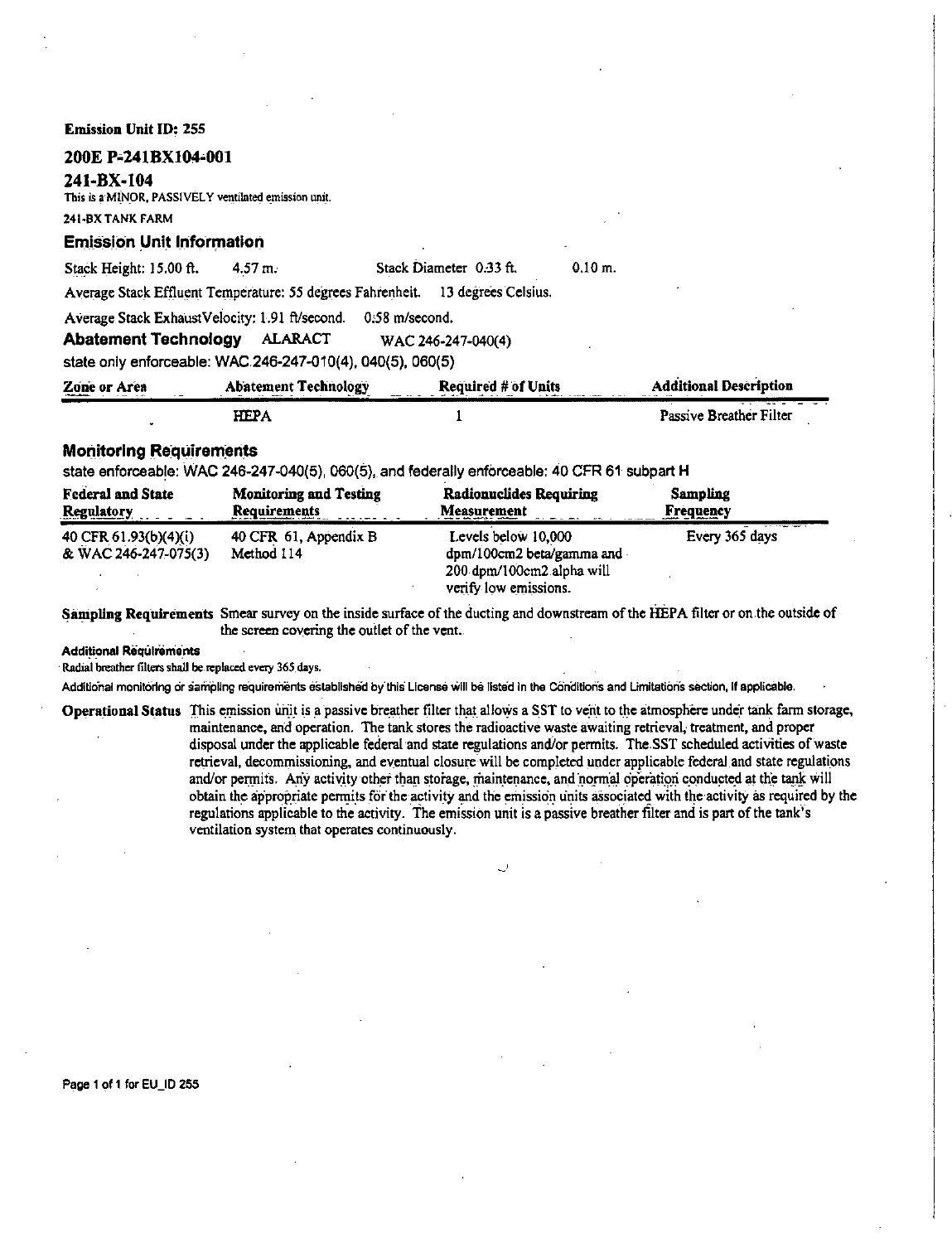# STATE OF WASHINGTON DEPARTMENT OF HEALTH ENVIRONMENTAL HEALTH PROGRAMS OFFICE OF RADIATION PROTECTION

# Docket No: REQUEST FOR ADJUDICATIVE PROCEEDING

In Re The Approval of: **License Revisions Pertaining to the Breather Filter for Single-Shell Tank 241-BX-104 (EU 255)** 

Draft Approval No: **Affi 15-303** 

THE STATE OF WASHINGTON TO: **Mr. Kevin W.** Smith, **Manager** ·

# **United States Department of Energy Office of River Protection P.O. Box 450, MSIN: H6-60 Richland, Washington 99352-0450**

If you wish to request an adjudicative proceeding, you or your attorney must COMPLETE AND FILE THIS FORM OR A DOCUMENT PROVIDING SUBSTANTIALLY THE SAME INFORMATION WITH THE DEPARTMENT OF HEALTH ADJUDICATIVE SERVICE UNIT WITHIN TWENTY-EIGHT (28) DAYS OF YOUR RECEIPT of this Request for Adjudicative Proceeding form and a copy of the Office of Radiation Protection's approval, AIR 15-303.

You must file your application in a manner that shows proof of service on the Adjudicative Service Unit, at the following address:

Department of Health Adjudicative Service Unit 310 Israel Road S.E. P.O. Box 47879 Olympia, WA 98504-7879

With your application, you must include a copy of the Office of Radiation Protection's approval.

#### FILING SHALL NOT BE DEEMED COMPLETE UNTIL THE ADJUDICATIVE SERVICE UNIT ACTUALLY RECEIVES YOUR APPLICATION.

YOU HAVE THE RIGHT TO a formal hearing in this matter conducted pursuant to Revised Code of Washington (RCW) 43.70.115, Chapter 34.05 RCW, and Chapter 246-10 of the Washington Administrative Code (WAC). Alternatively, you may waive the formal hearing and submit a written statement and supporting documents setting out your position, your defenses, and any mitigating circumstances that you wish to bring to the Department's attention.

You have the right to be represented by an attorney-at your own expense.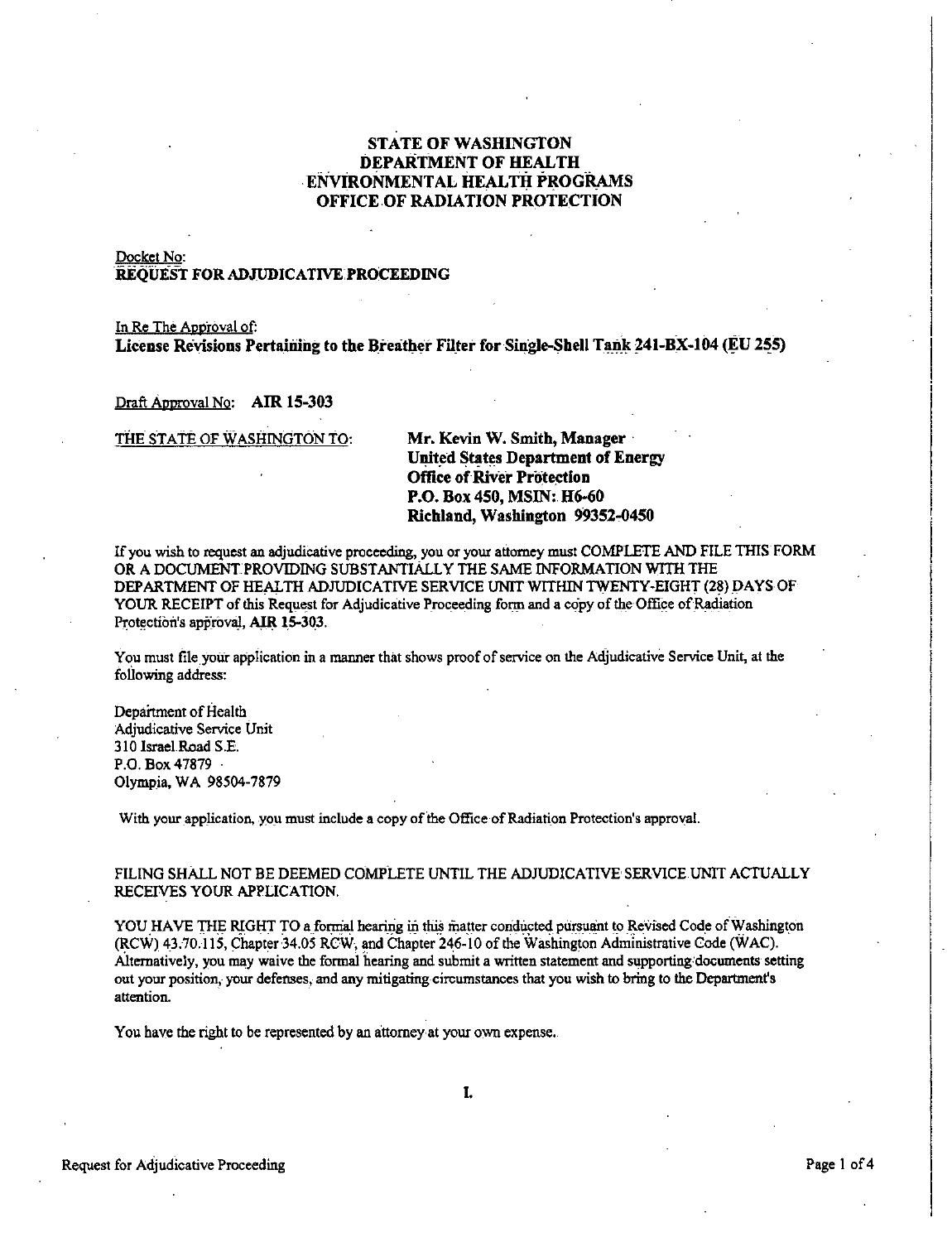[ ] I **WILL** BE represented by an attorney. His/her name; address, and phone number are:

Name:

Address:

Phone:

#### [ J I **WILL NOT BE** represented by an attorney.

*If after submitting this request, you obtain attorney representation or change ditorneys, you must notify the Adjudicative Service Unit.* 

#### **ll.**

**I DO NOT** waive my right to a formal hearing.

I **DO** ,,;,aive riiy Jigh\_t to a fonila\_l l,\_earing. I unAAJ:Stand thafifl waive my right to a formal hearing, the Department may decide this matter solely with reference to information in the Department's possession and to such written statements and supporting documents as **l** may have submitted.

If you choose to waive your right to a formal hearing, please complete the following:

[] I **AM NOT** submitting documents to the Department in support of my position.

I I **AM** submitting a sworn statement and/or other documents to the Department in support of my position. Instructions - Please indicate your responses below: ſ

If you are submitting documents to the Department, please list and briefly identify all such documents in the space provided below and on any additional sheet that may be necessary.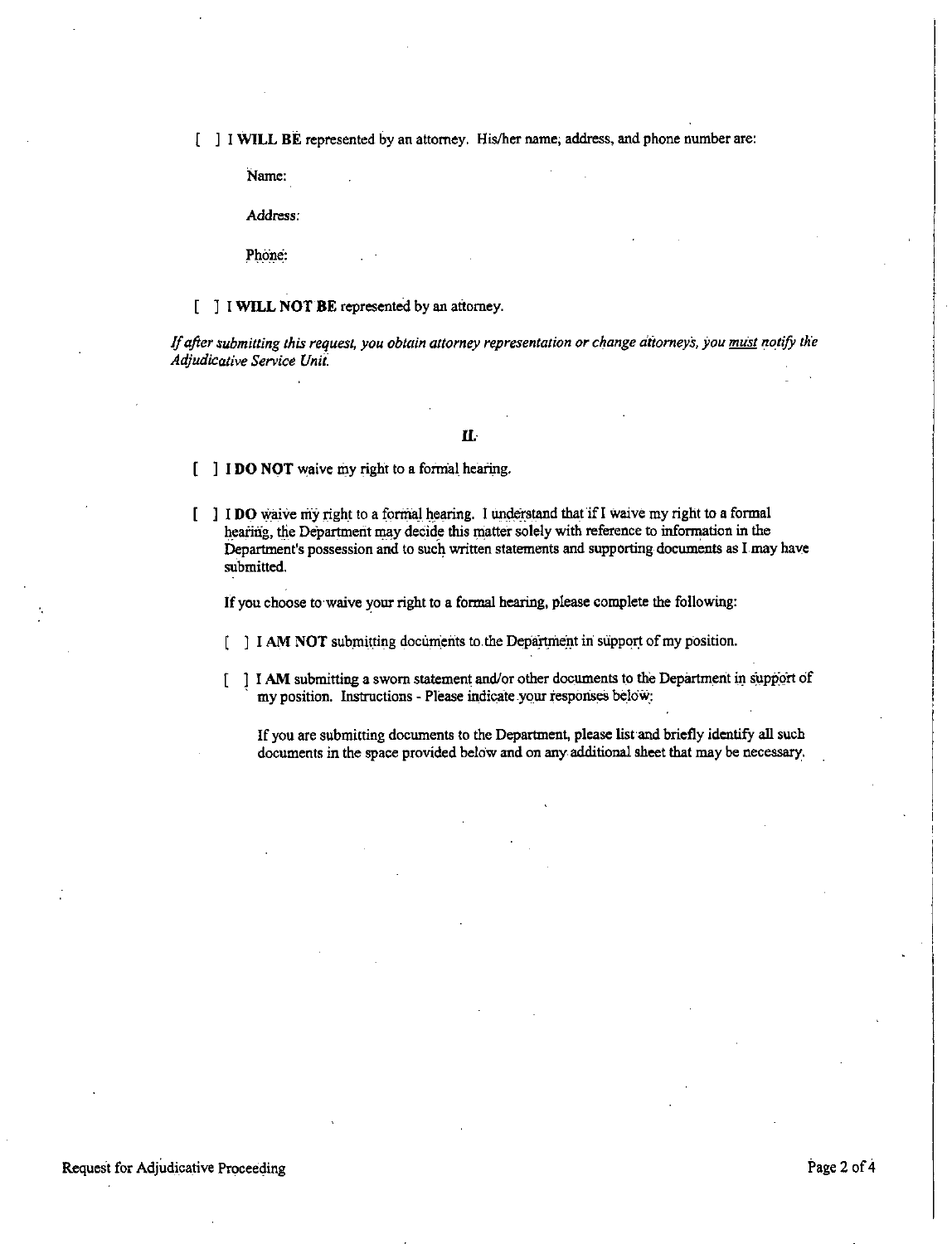# ADMISSION/DENIAL OF CONDITIONS OR LIMITATIONS

The Office of Radiation Protection's approval AIR 15-303, dated March 11, 2015, contains conditions and limitations set out as *numbered* paragraphs. In the space below you must indicate, in good faith, whether you admit, or do not contest, or deny the conditions or limitations. Conditions or limitations denied or not contested may later be admitted. Conditions or limitations admitted or not contested shall be conclusively deemed true for further proceedings.

Instructions: I admit, deny, or do not contest the conditions or limitations as follows (fill in the appropriate paragraph number):

|           | Admit                                  | Deny                                | Do Not Contest                    |
|-----------|----------------------------------------|-------------------------------------|-----------------------------------|
| Paragraph | $\begin{bmatrix} 1 \end{bmatrix}$      | -1                                  | $\begin{bmatrix} 1 \end{bmatrix}$ |
| Paragraph | $\begin{array}{c} \square \end{array}$ | - 1                                 | $\lfloor \ \rfloor$               |
| Paragraph | 〔 〕                                    | -1<br>L                             | $\begin{bmatrix} 1 \end{bmatrix}$ |
| Paragraph | $\begin{bmatrix} 1 \end{bmatrix}$      | $\begin{bmatrix} 1 \end{bmatrix}$   | $\mathbf{I}$                      |
| Paragraph | $\mathbf{J}$                           | $\begin{bmatrix} 1 \end{bmatrix}$   | $\begin{bmatrix} 1 \end{bmatrix}$ |
| Paragraph | [ ]                                    | $\begin{array}{c} \end{array}$<br>L | $\begin{bmatrix} 1 \end{bmatrix}$ |
| Paragraph | $\mathbf{1}$                           | -1                                  | - 1                               |
| Paragraph | -1                                     | -1                                  | $\mathbf{l}$                      |
| Paragraph | 1                                      | 1                                   | $\mathbf{1}$                      |

Please attach any additional sheets that may be necessary to respond to.all allegations.

If you have chosen not to waive your rights to a formal hearing, please state all grounds for contesting this matter in the space provided below and on any additional sheets that may be necessary.